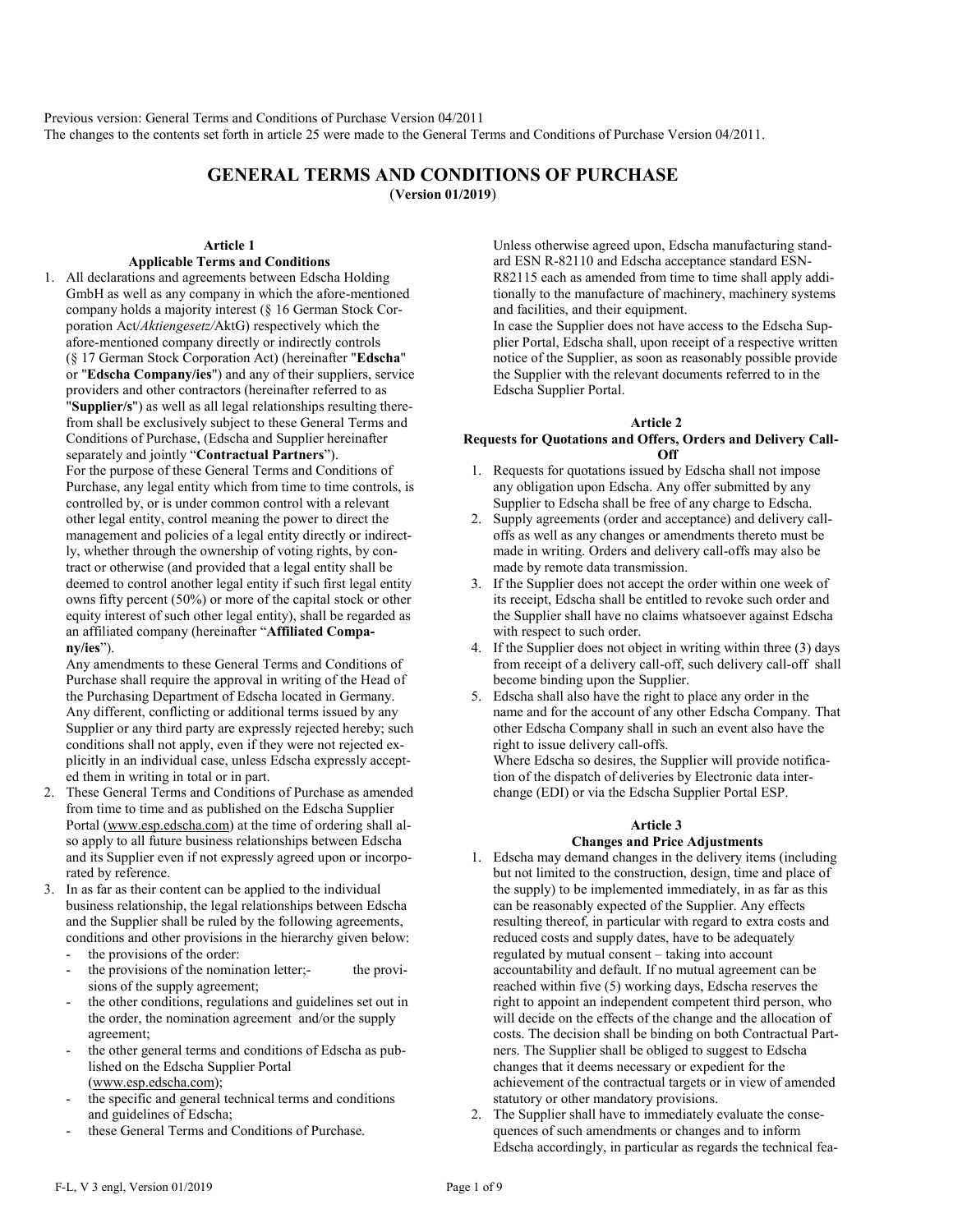sibility as well as increases or reductions of costs incurred or time shiftings, if any. Any changes and adjustments of prices and dates, if any, must be documented in a form to be agreed between the Contractual Parties. The Supplier shall in no event be entitled to cause any extra costs prior to the written approval of the changes by Edscha. Otherwise, it shall bear these costs.

3. During the cooperation, the Supplier shall permanently analyse costs and values, in order to optimize costs and it shall agree to a reduction of the piece price per series where there is potential for saving costs. Edscha shall be entitled to review the Supplier's prices at any time. If, after any such review, Edscha is of the opinion that a price adjustment is required, Edscha shall immediately notify the Supplier accordingly stating the reasons therefor and mutually agree upon an adjustment of prices with the Supplier. The Supplier shall be obliged to cooperate.

#### **Article 4 Payment**

- 1. Payment shall be made in accordance with the regulation stipulated in the supply agreement respectively order. In the event of acceptance of early supplies, the due date for payment after invoicing shall be determined according to the agreed supply date.
- 2. Payment shall be made by transfer, cheque or credit memo procedure.
- 3. In the event of defective supply or service, Edscha shall be entitled to withhold payments pro rata until proper fulfilment.
- 4. The Edscha Company stated in the supply agreement respectively order shall be the sole debtor of the Supplier. However, Edscha may choose to fulfil its payment obligations to the Supplier through payments made by any other Edscha Company.
- 5. The Supplier shall not be entitled, without the prior written consent of Edscha, which may not be unreasonably withheld, to assign its claims against Edscha or to have them collected by third parties. In the event of an extended retention of title, such consent shall be deemed to have been granted. If the Supplier assigns its claim against Edscha contrary to the regulation above without the consent of Edscha to a third party, the assignment shall still be valid; however, Edscha can make a payment either to the Supplier or the third party at its discretion with debt-discharging effect.
- 6. The Supplier shall not be entitled to any remuneration, unless it has received a written order from Edscha's purchasing department. This shall also apply to changes or to measures taken by the Supplier.
- 7. It is Edscha's business policy to acquire from its Suppliers full title to special operating means (especially tools). Title to such operating means shall pass to Edscha at the latest upon full payment. If Edscha pays only proportionately for the operating means, Edscha shall hold a part of the complete title equivalent to the ratio between the proportionate payment and the current market value of the respective operating means at the date of conclusion of the related purchase agreement. Upon request, Edscha shall be entitled to acquire the full title by paying the lower of remaining market value respectively book value. Furthermore, the Conditions for the Provision of Special Operating Means as amended from time to time and as published on the Edscha Supplier Portal [\(www.esp.edscha.com\)](http://www.esp.edscha.com/) shall apply.
- 8. An expanded or extended retention of title is not agreed unless expressly agreed in writing thereto by Edscha.

### **Article 5**

### **Shipment, Delivery Note, Labelling, Declaration of Origin and Traceability**

- 1. The manner of delivery shall be specified by Edscha in the order, the supply agreement or the respective delivery call-off particularly, but without limitation, by reference to the respective commercial clauses, e.g. INCOTERMS, as amended from time to time and as modified (if at all) in the delivery terms of Edscha included in the order, the supply agreement or the delivery call-off.
- 2. The standard delivery notes of the automotive industry as laid down in the German DIN 4994 standard or equal standards, the delivery notes as agreed between the Contractual Partners in writing shall be exclusively used for all shipments. The title to any empties not referred to in the delivery notes (number of container or load carrier) shall pass to Edscha free of any charge respectively said empties shall be disposed of at the expense of the Supplier.

With respect to labelling, the Supplier must comply with the Edscha standard ESNR 41500, as amended from time to time.

- 3. The Supplier shall be obliged to comply with the countryspecific requirements stipulated by the relevant Edscha purchasing department with regard to the origin of goods and, where appropriate, origin criteria.
- 4. The Supplier shall inform Edscha immediately about the origin of any newly adopted items to be supplied and any change in origin without any request being required.
- 5. For identification and allocation to delivery lots, the parts and the packaging must be marked for unambiguous traceability. If possible, the marking of the parts shall be agreed with Edscha's development department. Each packaging unit must in any event be marked sufficiently by the Supplier.

# **Article 6**

# **Invoicing**

- 1. For each shipment, an invoice in duplicate shall be issued and sent to the Edscha Company named in the order. Each invoice may relate to a single delivery note only.
- 2. Each invoice submitted hereunder shall be issued in due and proper form and shall contain all information required under applicable laws and the VAT related laws and regulations respectively VAT guidelines as amended from time to time, in order, *inter alia*, to allow the utilisation of input tax for credit by the Edscha Company to which the invoice is addressed.
- 3. Each invoice submitted hereunder must show the supplier number, the number and date of the order (or the conclusion of the supply agreement), the delivery call-off and the delivery note, the quantity of goods invoiced, the Edscha material number, the index number and any additional data required by Edscha such as, without limitation, allocation. All invoices hereunder shall furthermore comply with all applicable statutory requirements.

# **Article 7**

# **Dates and Deadlines**

1. Agreed dates and deadlines are binding, unless Edscha makes a reasonably acceptable change thereto (article 3 clause 1). The Supplier guaranties compliance with the dates and deadlines agreed. The decisive criterion for keeping the supply date or supply deadline shall be the receipt of the goods and services at the Edscha Company stated in the order or at the place determined in the supply agreement. If supply "ex works" is agreed, the Supplier shall provide the goods in time, taking into consideration the usual time for loading and dispatch.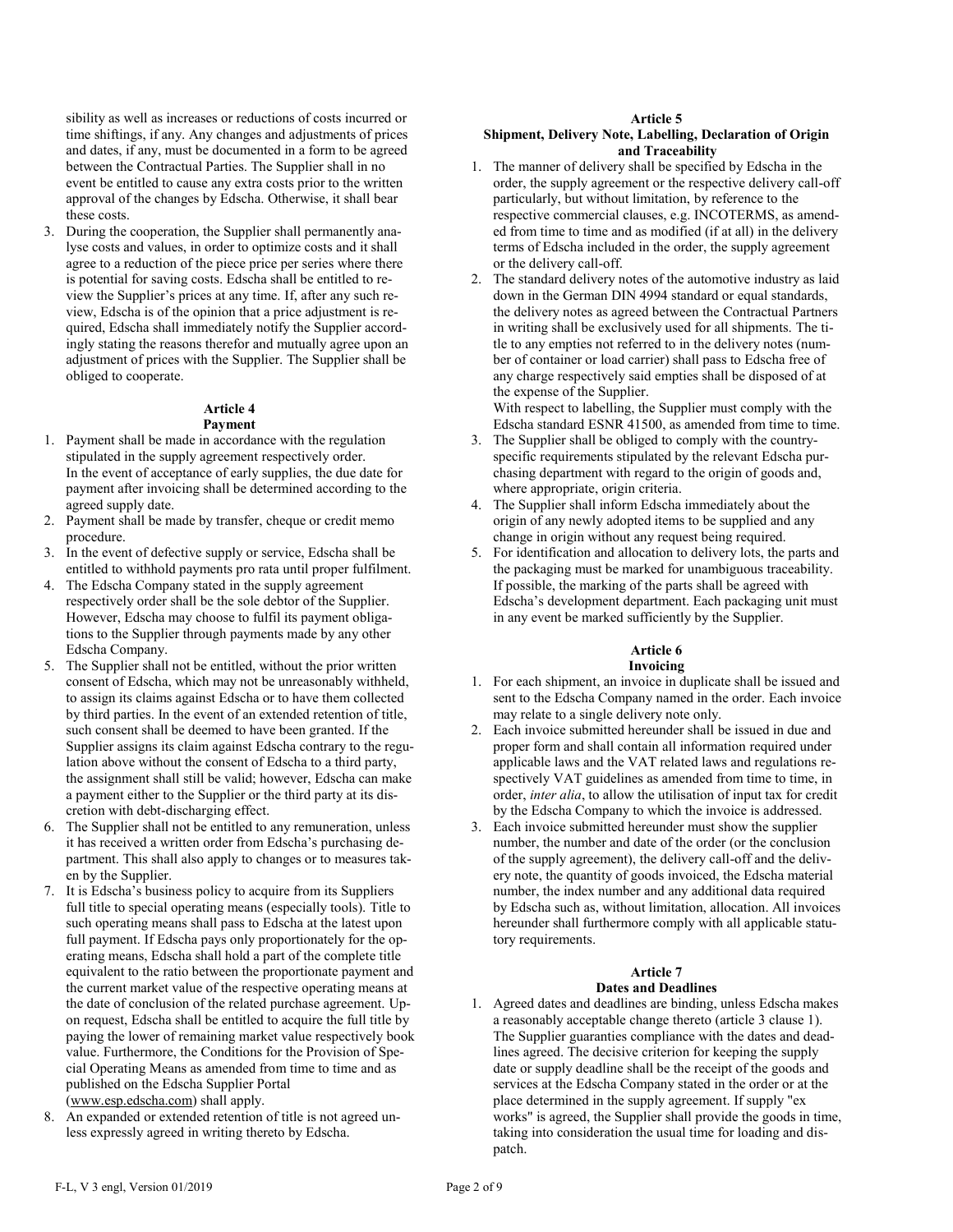- 2. The performance of any partial supplies/services by the Supplier is subject to the prior written consent of Edscha. The Supplier shall bear any extra costs (e.g. additional costs of transport, set-up/retooling or testing) incurred thereby.
- 3. If circumstances occur or become discernible for the Supplier that indicate that the delivery time agreed cannot be met, the Supplier shall be obliged to immediately inform Edscha accordingly in writing, stating the reasons for the delay, to propose suitable remedies and to carry them out immediately – in agreement with Edscha.

# **Article 8**

#### **Delay in Delivery / Wrong Delivery and Over Delivery** 1. In case of delay, the Supplier shall be liable in accordance with the statutory provisions.

- 2. In each case in which the Supplier culpably fails to comply with any of the dates or deadlines, Edscha shall furthermore be entitled to liquidated damages of 0.5% of the net amount of the remuneration agreed for the delayed delivery for each calendar day, provided, however, that the total amount shall not exceed 5 % of the net amount of the agreed remuneration. The liquidated damages will count towards any claims for damages.
- 3. If the Supplier delivers wrong goods (Wrong Delivery) or more than the ordered goods (Over Delivery) Edscha is authorized to send the Wrong Delivery or Over Delivery back to the Supplier and to claim damages from the Supplier for any costs incurred through the Wrong Delivery or Over Delivery, especially for the cost of warehousing, logistics, transportation and packaging.

### **Article 9 Force Majeure**

- 1. Force majeure, industrial action, civil commotion, official measures, fire, loss of operating facility and other nonforeseeable, inescapable and serious events shall release the Contractual Partners from performing their obligations for the period of the disruption and to the extent of its consequences only if previously all necessary and reasonable action has been taken to safeguard continued supply. As long as the obstacle according to sentence 1 exists and during a reasonable period thereafter, Edscha may procure the supplies respectively services from a source other than the Supplier ("Alternative Procurement"). In this event, the Supplier shall cooperate as required, e.g. provide data and necessary tools. Where, for scheduling reasons, Alternative Procurement is necessary for Edscha to avoid, *inter alia*, damage incurred or to be incurred by Edscha shall have the right to rescind or terminate the agreement with the Supplier. In such a case, the Contractual Partners shall not be liable for damages towards each other due to such termination.
- 2. As far as can be reasonably expected, the Contractual Partners shall be obliged to provide one another with whatever information is necessary without undue delay, to adjust their obligations to the changed circumstances in good faith and to minimise as much as possible the damage for the other Contractual Partner.

#### **Article 10**

#### **Acceptance and Transfer of Risk**

1. Where, by law or agreement, acceptance inspection is required, the Contractual Partners shall conduct formal acceptance. Acceptance will not be granted until the performance and/or the supply are provided free of defects and, in

particular, all identified defects have been remedied by the Supplier.

- 2. If an acceptance inspection demands start-up or physical use for testing purposes, formal acceptance shall be subject to the successful completion of such tests.
- 3. Neither start-up nor resale shall be deemed to be formal acceptance unless otherwise agreed in writing between the Contractual Partners.
- 4. Payment of the remuneration made by Edscha shall not be deemed to be acceptance of the performance.
- The risk of loss of any supply and/or service shall pass to Edscha only after the supply and/or service has been handed over to Edscha and – where acceptance inspection is to be performed by law or agreement – is accepted by Edscha. In case of a Wrong Delivery or Over Delivery, the risk of loss of any of the wrong or over-delivered goods shall remain with the Supplier unless the Contractual Partners agree otherwise in writing.

### **Article 11**

### **Notification of Defects**

Edscha or, in case of supplies made on Edscha's instruction to a third party, the third party shall carry out incoming goods inspections only with regard to outwardly visible damage and to deviations from identity and amount visible from outside. Edscha shall immediately report such defects. Edscha reserves the right to carry out a more extensive inspection of the incoming goods. Moreover, Edscha shall complain on defects as soon as such defects are discovered in the ordinary course of business immediately upon discovery thereof.

To this extent, the Supplier waives the objection of belated notification of defect.

The Supplier will perform inspection of outgoing goods.

# **Article 12 Liability for Defects**

- 1. In the event that non-compliance goods are supplied, Edscha shall be entitled to its statutory claims. Notwithstanding the above, unless otherwise agreed, Edscha shall have the right, in particular, to demand the following:
	- a) Prior to the start of production (processing or fitting), Edscha shall first give the Supplier the opportunity to sort out and, at the option of Edscha, to remedy noncompliances or to make a subsequent (replacement) delivery, unless Edscha was not aware of the noncompliance at the time of manufacture or this is unreasonable for Edscha. If the Supplier is not able to sort out, remedy the non-compliance or make a subsequent (replacement) delivery, or if the Supplier does not perform any of these measures immediately, Edscha may terminate the agreement to that extent without setting any further period of notice as well as return the goods at the Supplier's risk and expense. In cases in which, due to special urgency, it is not possible any more to inform the Supplier about the non-compliance and the impending damage and to grant the Supplier a deadline for own remedy, Edscha may remedy the non-compliance itself or may arrange for it to be remedied by a third party (replacement performance). The Supplier shall bear the costs incurred thereby. If the same good is repeatedly supplied with non-compliances, Edscha shall, after written warning, in the event of a further non-compliant supply be entitled to terminate the agreement also with regard to the part of the supply not yet fulfilled.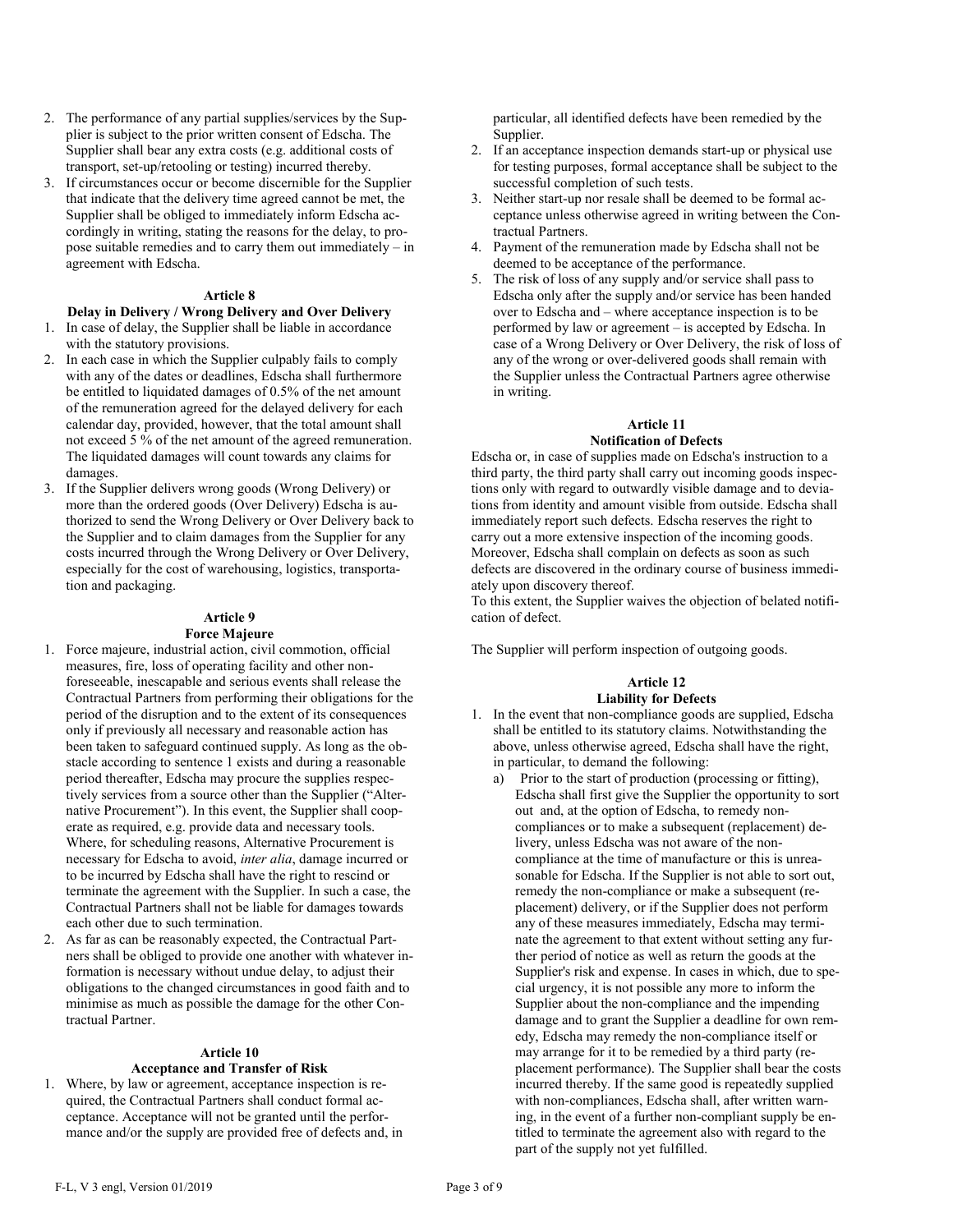- b) If the non-compliance is not ascertained before production has commenced, although the obligation according to article 11 (Notification of Defects) has been fulfilled, then Edscha shall be entitled to,
	- claim remedies, i.e. removal of the deficiency or delivery of compliant goods and
	- claim reimbursement of expenses such as, without limitation transportation cost, as well as for disassembly and assembly cost (labour cost; cost of material etc.), all related to such additional remedies, or
	- a reduction of the sales price.

In any case, the Supplier has the right to refuse the remedies chosen by Edscha, if the effort necessary to provide such remedies appears to be disproportionately high compared to Edscha's interest in obtaining such remedy, if the Supplier is obliged to provide the remedy personally and cannot be reasonably expected to comply with said obligation, having balanced Supplier's reasons for refusing to provide said remedy with Edscha's interest in obtaining said remedy or if the costs for such remedy are unreasonably high. In this respect it is necessary to take into account the value of the goods in a non-compliant state, the relevance of the non-compliance and whether Edscha has the possibility to claim the other type of remedy contemplated in this article 12 clause 1 lit. b) (Liability for Defects) without suffering serious prejudice. If the Supplier, in accordance with the foregoing, rightfully refuses to provide the remedy chosen by Edscha, the latter has the right to claim only the other type of remedy, it being understood that the Supplier has the right also to refuse to provide such other type of remedy in accordance with the foregoing.

- c) If the non-compliance is in the form of a short delivery. Edscha's claim for performance will persist parallel to Edscha's warranty rights. In respect of the undelivered goods Edscha has the right to choose between its claim for performance and its warranty rights.
- 2. Upon request and at the expense of the Supplier, Edscha shall make the parts to be replaced by the Supplier available to the Supplier – if this is reasonable possible for Edscha.
- 3. Claims arising due to non-compliances including claims to damages due to non-compliances shall become time-barred a) upon the expiry of 36 months from the date of the initial registration of the vehicle, the installation of the spare parts or, where acceptance inspection is to be conducted by law or agreement, from the date of formal final acceptance. Relevant is the latest occurrence;

b) however, at the latest, upon the expiry of 48 months of the supply to the Edscha Company stated in the order or to the place set forth in the supply agreement.

By way of deviation herefrom, claims due for legal noncompliance shall become time-barred in the case of a) upon the expiry of 48 months and upon the expiry of 60 months in the case of b).

- 4. In case of defective and/or non-compliant supplies, Edscha's claims on the basis of product liability, tort and other applicable statutory claims shall remain unaffected by the provisions of this article 12.
- 5. Guarantees regarding quality and durability must be designated expressly as such in writing. However, the Supplier shall in any event bear the risk associ-

ated with procurement of the items ordered by Edscha.

### **Article 13 Liability**

- 1. The Supplier shall furthermore have to compensate Edscha for the damage incurred directly or indirectly due to a defective and/or non-compliant supply or service, any infringement of official safety regulations, any breach of the stipulations of the agreement or this General Terms and Conditions of Purchase or any other reasons attributable to the Supplier, as follows:
	- a) There shall be an obligation to pay compensation if the cause of damage is directly or indirectly attributable to the Supplier.
	- b) If claims are asserted against Edscha on the grounds of liability without fault, the Supplier shall indemnify Edscha and hold it harmless to the extent that the Supplier would be directly liable. In determining how much of a given claim must be borne by Edscha and the Supplier respectively, the principles of contributory negligence shall be applied, taking into account the degree of fault of each Contractual Partner; both Contractual Partners are responsible for the acts and omissions of their respective agents and auxiliary persons. Failure by one Contractual Partner to avoid or mitigate the damage is also deemed to be contributory negligence. This shall also apply in the event of claims asserted directly against the Supplier.
	- c) In as far as the Supplier is obliged thereto under law, the Supplier shall be held liable for measures undertaken in order to avoid damage (e.g. recall actions) and for the costs associated therewith (e.g. costs of remedy or resupply, vehicle identification, identification of registered owners and letters to end-customers, costs of logistics, costs of replacement vehicles and costs of installation and removal).
- 2. Edscha will notify and consult the Supplier if Edscha intends to assert claims against it in accordance with the aforementioned provisions. As far as possible, Edscha shall give the Supplier the opportunity to investigate the damage event.
- 3. Claims for damages due to the delivery of non-compliant goods shall become time-barred in accordance with article 12 clause 3. Other claims shall become time-barred in accordance with statutory provisions.
- 4. If Edscha, its legal representatives, employees or vicarious agents wilfully or grossly negligent breach any obligation, irrespective of the nature thereof and the legal reason therefor, in particular, under the contractual relationship, or in the event of wilful or gross negligent tort , Edscha shall be liable for the damage of the Supplier caused by such breach in accordance with statutory provisions.
- 5. If Edscha, its legal representatives, employees or vicarious agents breach an obligation due to simple negligence, irrespective of the nature thereof and the legal reason therefor, in particular, under the contractual relationship, or in the event of simple negligent tort , the Supplier shall not be able to assert any claims for damages against Edscha, unless Edscha breached a material contractual obligation. In such a case, the liability of Edscha shall be limited to the contractually typical, predictable damage. A material contractual obligation within this meaning is such obligation in which the proper performance of the agreement is only possible when such obligation is fulfilled, and the Supplier can regularly rely on and have confidence in the continual performance thereof.
- 6. The aforementioned exclusion of liability respectively limitation of liability shall not apply either in the case of culpable injury to life, body or health nor in the presence of liability under the Product Liability Act (*Produkthaftungsgesetz* ).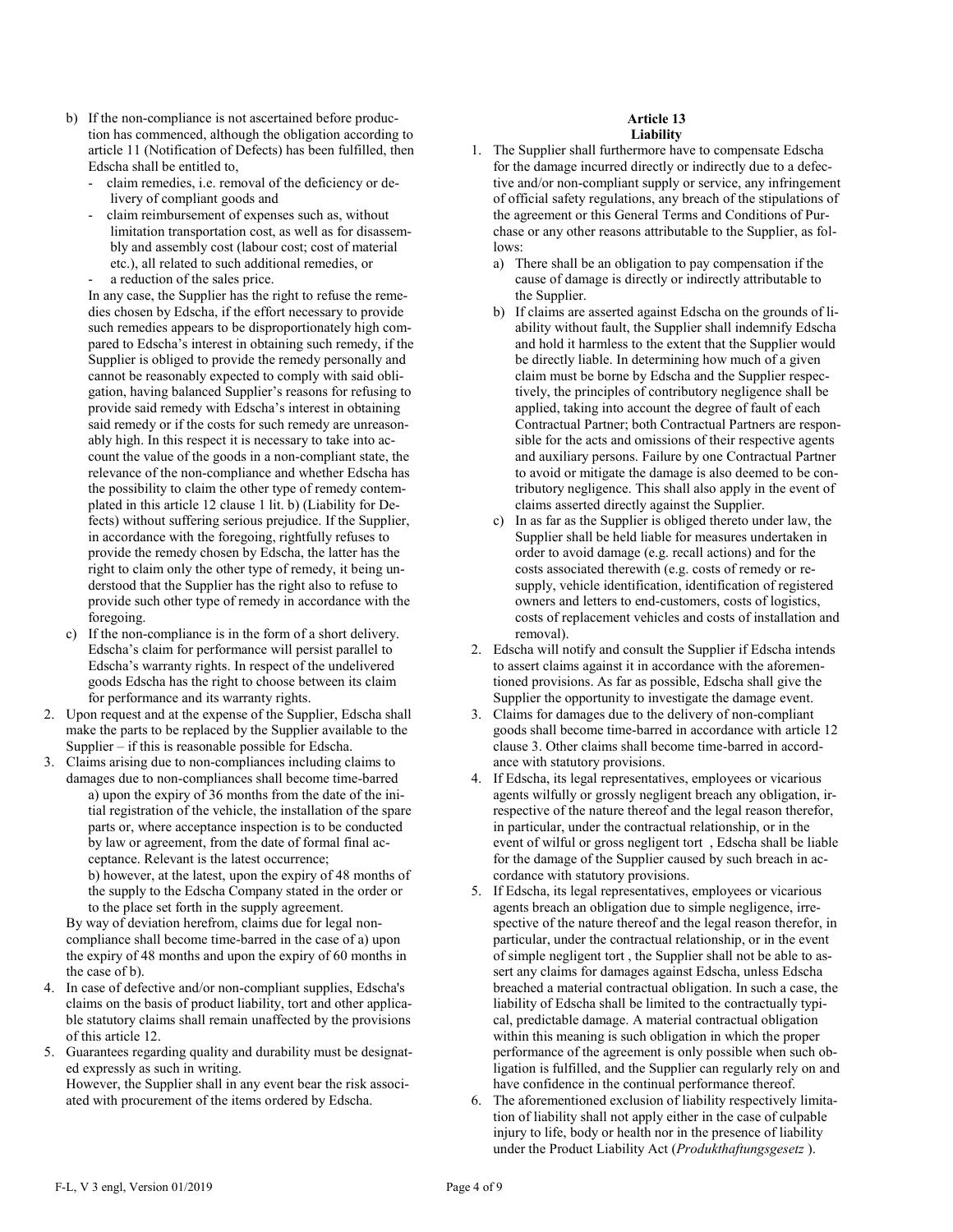7. The statutory regulations on the burden of proof shall remain unaffected by the above regulations.

# **Article 14 Subsuppliers**

- 1. Unless the Supplier has obtained the prior written consent of Edscha, the Supplier shall not be entitled to assign the performance of services and/or any other contractual performance in whole or in part to third parties (subcontractors and subsuppliers, hereinafter collectively "**Subsupplier**").
- 2. If Edscha has granted its consent, the Supplier shall impose on the Subsupplier all obligations to which it itself is subjected with regard to Edscha when performing its services and/or other contractual obligations, and it shall ensure the fulfilment of the same by the Subsupplier. The overall responsibility towards Edscha for the performances assigned by the Supplier to the Subsupplier shall remain with the Supplier.
- 3. If the Supplier instructs a Subsupplier or a third party with the performance of services and/or other contractual performances without having obtained Edscha's prior written consent, Edscha shall be entitled to terminate the agreement and/or to claim damages.

# **Article 15 Intellectual Property Rights**

- 1. The Supplier undertakes to make an investigation as to intellectual property rights existing in the member states of the European Union, the North American Free Trade Agreement (NAFTA), the People's Republic of China and Japan as well in those countries to which the items are to be supplied respectively where they are to be distributed (hereinafter "**Countries relevant in terms of Intellectual Property Rights**"); upon inquiry, Edscha shall name the Countries relevant in terms of Intellectual Property Rights to the Supplier. The Supplier guarantees that the items to be supplied do not infringe any intellectual property rights nor the applications for intellectual property rights of any third party. Intellectual property rights, their registration and/or the applications for intellectual property rights are hereinafter referred to as "**Intellectual Property Rights".**
- 2. The Contractual Partners undertake to inform one another without undue delay about risks of infringement of which they become aware, and any alleged cases of infringement and to give one another the opportunity to respond amicably to any such claims.
- 3. The Supplier shall be liable for all legal consequences including all damage incurred through the contractual use of the items supplied owing to the infringement of intellectual property rights or applications for intellectual property rights of third parties.
- 4. The Supplier shall hold Edscha and Edscha's business partner harmless from all claims arising from the use of such Intellectual Property Rights of third parties.
- 5. When submitting its offer, the Supplier shall inform Edscha in writing of the use of published and unpublished Intellectual Property Rights and Intellectual Property Rights applications both of its own and licensed with regard to the delivery item ("**Old Intellectual Property Rights**"). The Supplier shall inform Edscha furthermore whether and to which extent third parties are entitled to co-use of these Old Intellectual Property Rights and whether and to which extent it is restricted in using these Old Intellectual Property Rights. If Old Intellectual Property Rights are contained in the delivery items respectively required for the manufacture of the delivery items, the Supplier shall grant and Edscha shall in this respect receive a

non-exclusive, royalty-free, irrevocable, assignable and sublicensable right of use that shall be unrestricted in terms of time, place and content. In the event the Supplier intends to not pursue, to relinquish or to sell one of its Intellectual Property Rights that is used for the utilization of and/or contained in the development results or the delivery items or required for the manufacture of the delivery items, the Supplier is obliged to inform Edscha accordingly in due time and to offer to Edscha assignment of such Intellectual Property Right without any costs or, in case of intended sale, to purchase the Intellectual Property Right at adequate conditions. If Edscha does not declare its acceptance of the assignment or purchase of the Intellectual Property Right within six weeks of receipt of the offer, the Supplier is entitled to relinquish or sell the Intellectual Property Right according to Supplier's intent. In case of assignment of the Intellectual Property Right to third parties, the Supplier shall ensure that Edscha's existing rights towards the Supplier remain unaffected and are maintained towards the third party to the full extent.

- 6. With regard to inventions and other transferable work results for which protection can be filed or in respect of which it cannot be excluded that protection could be filed and which have been made by the employees of the Supplier in the course of performing the order (hereinafter "**Inventions**"), the following shall apply:
	- a) In the event that and insofar as the exclusive rights to the Inventions do not already become vested in Edscha by law, the Supplier shall immediately upon gaining knowledge thereof, or, if applicable, after notification by its employee, inform Edscha in writing about all Inventions and offer assignment of the rights to and arising from the Invention to Edscha. In case of a specific term of acceptance stipulated by law, the Supplier is obliged to indicate the term in the offer. Edscha shall inform the Supplier in writing in due time before expiration of the stipulated term or in absence of a stipulated term no later than three months after receiving this offer whether Edscha wishes to acquire the rights to and arising from the Invention. The supplier is not allowed to release the Invention or refrain from making use of it before expiration of this time period. The Supplier shall keep Inventions and all related details communicated to it confidential towards third parties for such time period required for a proper application for intellectual property rights.
	- b) If Edscha wishes to acquire the Invention, the Supplier shall accept and make use of the Invention preserving all rights or take all other measures necessary for the assignment of the rights to the Invention and shall assign all rights to and arising from the Invention to Edscha or upon Edscha's request, to Edscha's customer. The Supplier agrees to make all necessary declarations and other measures required accordingly without undue delay. If and to the extent stipulated by law the Supplier is obliged to pay an employee invention remuneration or a comparable payment of remuneration or compensation to its employees for Inventions, the Supplier shall be solely responsible for such payment to its employees. Edscha or, upon Edscha's request, Edscha's customer shall prepare and conduct the application process for the Intellectual Property Rights. Upon Edscha's request, the Supplier shall prepare and conduct the application process for the intellectual property rights against reimbursement of the reasonable and evidenced costs incurred. In such event, the Supplier shall be obliged to assign the rights to and arising out of the application for intellectual property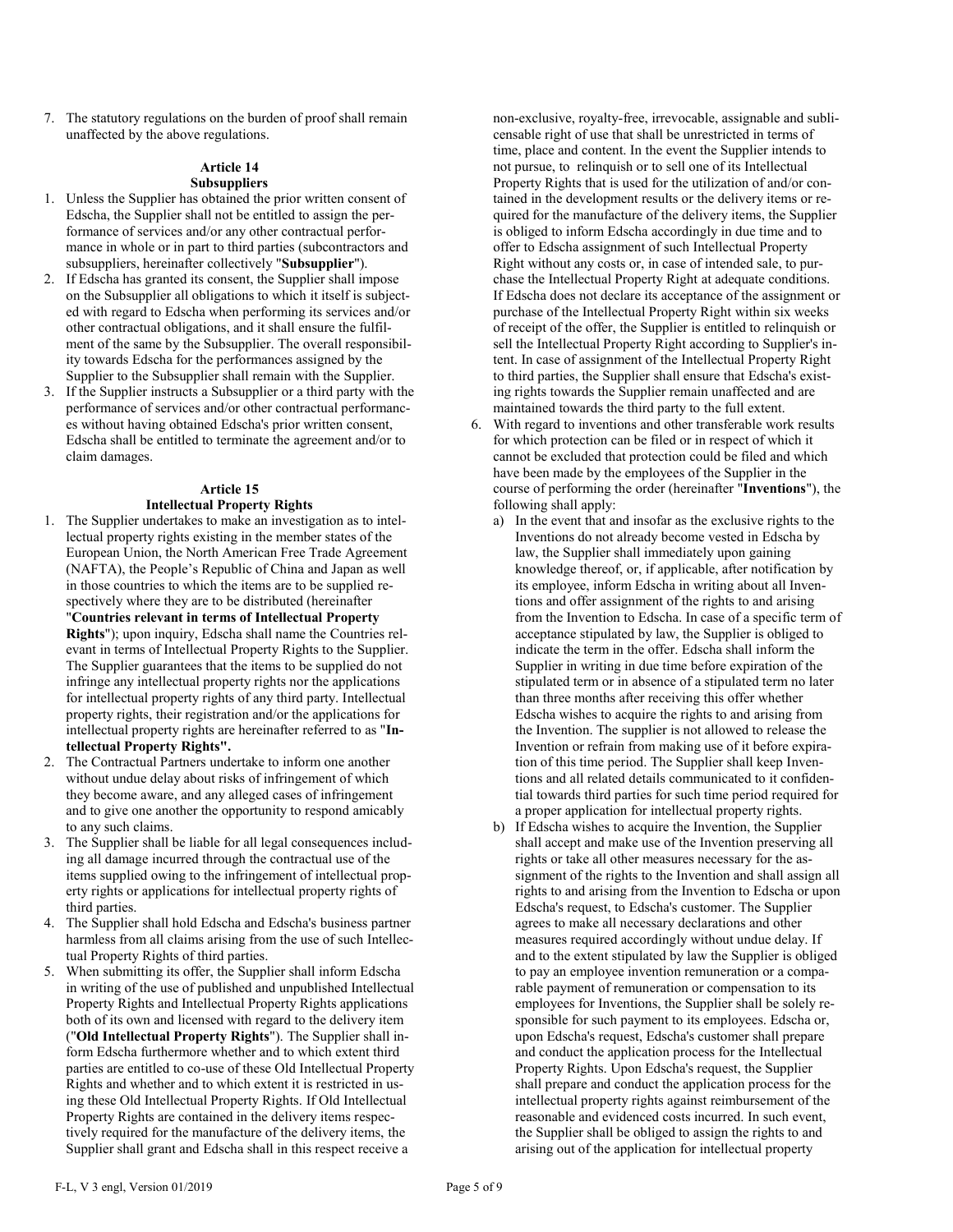rights to Edscha or, upon Edscha's request, to Edscha's customer.

- c) If Edscha states in writing that Edscha is not interested in acquiring the rights to and arising from the Invention, the Supplier shall be entitled to use of such rights and to file an application for registration of the intellectual property rights at its own cost. In the event the Supplier files such application, the Edscha Company stated in the order, its customers and their respective Affiliated Companies shall in any event be entitled to a non-exclusive, timely and locally unrestricted, royalty-free, assignable and sublicensable right of use for all kinds of use.
- d) If Inventions are made jointly by employees of Edscha and the Supplier, the aforementioned provisions in subsection 6 a) to c) shall apply mutatis mutandis with respect to the share of the employee of the Supplier in the Invention.

In case assignment of the rights to the Invention is legally impossible, the Supplier grants to Edscha at least a royaltyfree, non-exclusive, timely and locally unrestricted, assignable and sub-licensable license to use and to exploit these Inventions to the same extent as the Supplier is legitimated by its employee. The Supplier ensures that it is entitled to, at least, a non-exclusive, timely and locally unrestricted, assignable and sub-licensable right of use for all manner of use with regard to its employees' Inventions.

- 7. The aforementioned provisions in clauses 1 to 6 shall apply accordingly for work results of Supplier's employees that are protected by copyright. The Supplier grants Edscha the – with regard to geography and time – unrestricted, exclusive, world-wide, royalty-free, perpetual, transferable an sublicensable right to use and exploit such copyright-protected work results. This scope of the right to use and exploit includes all fields of use, for example, but not restricted to, the right to modify and process or transform the work results in any other way, to use the work result in original or a modified, processed or transformed form, to copy it, to publish it, to distribute it in any medium, to display it, to use it online, to transmit it, to film it and to make it publicly available, to use it in all communication networks and/or in fixed and mobile data networks and end devices, and to transfer the right to use and exploit it to third parties by way of licenses.
- 8. If the Supplier uses a Subsupplier, it shall ensure that the provisions of article 15 are applied correspondingly to the benefit of Edscha.
- 9. For each case of violation of this article 15 Edscha shall have the right to demand liquidated damages from the Supplier in the amount of up to 3% of the annual revenue for the previous 12 months calculated from the day upon which Edscha became aware of the violation, unless the violation is not attributable to the Supplier. Edscha shall determine the amount of liquidated damages in accordance with the severity of the violation. The Supplier shall be entitled to request a ruling by the competent court on the amount of the liquidated damages. The total amount of liquidated damages is limited to Euro 500,000 per calendar year.

The option for Edscha to assert further damages shall remain unaffected. The liquidated damages will count towards any claims for damages.

# **Article 16**

#### **Confidentiality**

1. The Contractual Partners undertake to treat as business secrets, and therefore confidential, all information which is not public knowledge, especially commercial and technical details, of which they become aware through the business relationship. Edscha shall be allowed to disclose information to its Affiliated Companiesas well as to its subcontractors (especially suppliers) and customers and their Affiliated Companies.

- 2. Drawings, sketches, models, patterns, samples, matrices and similar items, tools and other manufacturing means as well as confidential information and construction data may not be provided or made otherwise accessible to unauthorised third parties. Any duplication on the part of the Supplier is only permitted in connection with operational requirements and copyright provisions.
- 3. Subsuppliers and own employees of the Supplier shall be made to commit themselves accordingly, if legally possible even beyond the duration of their employment or other contractual relationship.
- 4. The Supplier may only use its business relationship for advertising purposes after prior written consent has been given thereto by Edscha. This applies, in particular, without limitation, to reference lists.
- 5. The confidentiality obligation does not apply to Information for

which evidence can be furnished that:

- a) the receiving Contractual Partner had already been aware of when it was communicated or became known to it, or
- b) which is or enters the public domain without any infringement of the obligations contained in this article 16, or
- c) is developed by the receiving Contractual Partner on the basis of its own independent development work, or
- d) has been approved for publication by the disclosing Contractual Partner in writing, or
- e) has been lawfully received by the receiving Contractual Partner from a third party without being bound to a confidentiality agreement, or
- f) must be disclosed to third parties by the receiving Contractual Partner on grounds of statutory obligations.
- 6. If the receiving Contractual Partner must disclose information to third parties in the course of court proceedings, arbitration proceedings or due to an administrative order, the receiving Contractual Partner shall in this respect be released from the confidentiality obligation. In such an event, the Contractual Partners shall inform each other accordingly - if possible, in advance.

#### **Article 17**

#### **Use of Manufacturing Means and Confidential Data**

Drawings, sketches, models, patterns, samples, matrices and similar items, tools and other manufacturing means related to the order as well as confidential information and construction data that are provided to the Supplier by Edscha or that are, in connection with an order, prepared, procured, purchased, paid in full or in part by Edscha or amortized through the price of the parts may be used by the Supplier within the frame of the specific project commissioned by Edscha only and only after prior written consent of Edscha for other Edscha projects and/or supplies to third parties.

# **Article 18**

# **Provision of Spare Parts**

The Supplier undertakes to ensure the supply of spare parts (aftersales) with regard to the aggregate volumes supplied by it for the series for at least 15 years after the end of production of the series (End of Production) in the amount requested by Edscha on at least the same conditions and with at least the same quality.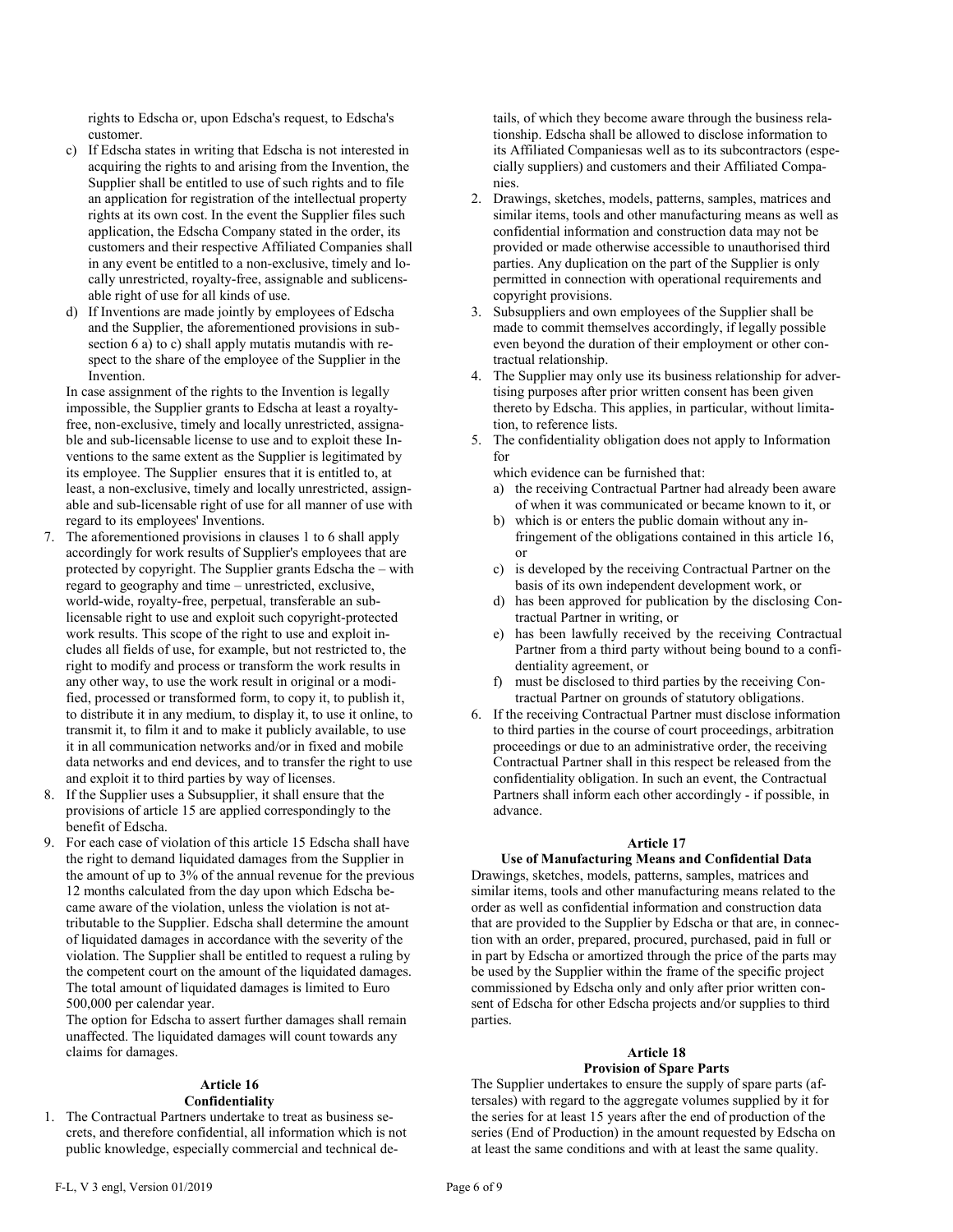The Contractual Partners shall mutually agree on reimbursements, if any, for extra costs incurred in connection with the supply of spare parts, e.g. for packaging, transport, etc. The Supplier shall be obliged to provide the necessary tools, machines, appliances, etc. (hereinafter "**Operating Means**") required to comply with the duty to supply spare parts for at least fifteen  $(15)$  years after End of Production – irrespective of the ownership relationships – free of charge and in operating condition. The above provision does not affect any claims for surrender on the part of Edscha. The scrapping or sale of the Operating Means shall in any event be subject to the prior written consent of Edscha.

#### **Article 19**

### **Prohibition of Assignment**

The assignment or any other transfer of rights and obligations by the Supplier is excluded; Edscha shall, however, reserve the right to expressly approve in writing an individual case of assignment or other transfer of rights and obligations by the Supplier. Edscha may not refuse to give consent without good reason. The provisions in article 4 clause 5 shall remain unaffected thereby.

### **Article 20**

### **Reservation of Set-Off and Rights of Retention**

Edscha shall be entitled to claim payments, including, but not limited to, liquidated damages, fixed damages, etc., if agreed, until final payment and to set them off against such final payment.

The Supplier shall only be entitled to rights of retention if its counterclaims have been established as final and absolute, are uncontested or are acknowledged by Edscha. Furthermore, the Supplier shall only be authorised to exercise its right of retention to the extent that its counterclaim is based on the same legal relationship.

#### **Article 21 Information**

The Supplier shall be obliged to notify Edscha immediately in writing of any of the following circumstances occurring or threatening to occur at the Supplier:

- a sale of all or a material part of the Supplier's shares respectively a change in the Supplier's ownership (share deal), any other material change in the Supplier's shareholder structure, including, but not limited to, change of corporate form of the company, or sale of all or a material part of the Supplier's assets (asset deal);
- a change of direct or indirect control of the Supplier (particularly but without limitation by virtue of a majority shareholding, voting right majority or by an organization contract) (change of control);
- shutdown, relocation or closure of Supplier's operation;
- an (even only temporary) inability of the Supplier to perform any of its contractual obligations towards Edscha in total or in part including, without limitation, a material deterioration in the Supplier's financial position.

#### **Article 22**

## **Termination and Rescission**

1. Irrespective of the right to give ordinary notice of termination – regardless of the legal qualification of the contractual relationship – the Contractual Partners shall be entitled to immediately terminate the agreement for cause . Cause for immediate termination for one of the Contractual Partner shall exist, in particular, if the other Contractual Partner ceases to make payments or perform work.

In addition, Edscha shall have an extraordinary right of termination, in particular with regard to the cases mentioned in article 21, if the supply relationship is thereby adversely affected for a long term and/or there are serious reasons which give rise to concerns that the Supplier will not be able to properly fulfil its contractual obligations as well as in the case of a demonstrable lack of competitiveness of the Supplier.

- 2. Deviating from the statutory consequences of a termination, the following shall apply:
	- a) If Edscha terminates for an important cause on grounds not attributable to the Supplier,, Edscha shall compensate the Supplier for costs for which the Supplier can furnish evidence that they have necessarily been incurred and directly relate to the order up to termination of the Agreement in relation to material procurement and treatment as well as to the completion of the supply and service, if such supplies and services are based on binding supply scheduling or material and/or production approval. In this context, any other use of the supplies and services, which may be made after approval of Edscha only, shall be taken into account and shall accordingly reduce the compensation. The expenses incurred respectively presumably still to be incurred shall be communicated by the Supplier immediately after the date of termination. The Supplier shall not be entitled to any further claims on grounds of the termination.
	- b) If Edscha terminates for an important cause on grounds not attributable to any one of the Contractual Partners, in particular upon termination of the main contract with the customer of Edscha, article 22 clause 2 lit. a) shall apply mutatis mutandis.
	- c) If Edscha terminates for an important cause on grounds attributable to the Supplier, only those services shall be remunerated which have been performed in accordance with the agreement until the receipt of the termination notice, which have been completed and for which the Supplier can provide evidence, provided that they can be properly used by Edscha. Any claims for damages of Edscha shall remain unaffected and can be set off against remuneration claims of the Supplier, in particular the Supplier shall reimburse Edscha for any extra expenses incurred as a result of the termination. The Supplier and Edscha shall in such a case reach an agreement on the measures to be taken in order to ensure the production of the series for the customer.
- 3. In case of termination of the agreement, the ownership and the intellectual property rights and/or rights of use with regard to the work results (drawings, prototypes, etc.) created up to the date of termination of the agreement and remunerated or to be remunerated by Edscha shall pass to Edscha– according to the provisions set forth in article 15.
- 4. If one of the Contractual Partners ceases to make payments or perform work, the other Contractual Partner shall be entitled to rescind the part of the agreement that has not yet been completed. In addition, Edscha shall be entitled to rescission if the Supplier does not fulfil its obligation of subsequent performance within a reasonable deadline stipulated in writing.

#### **Article 23**

### **Governing Law, Legal Venue**

Unless otherwise stipulated in individual agreements, the laws of the country in which the Edscha Company entering into the agreement is located shall generally apply to all disputes relating to the deliveries and services of the Supplier.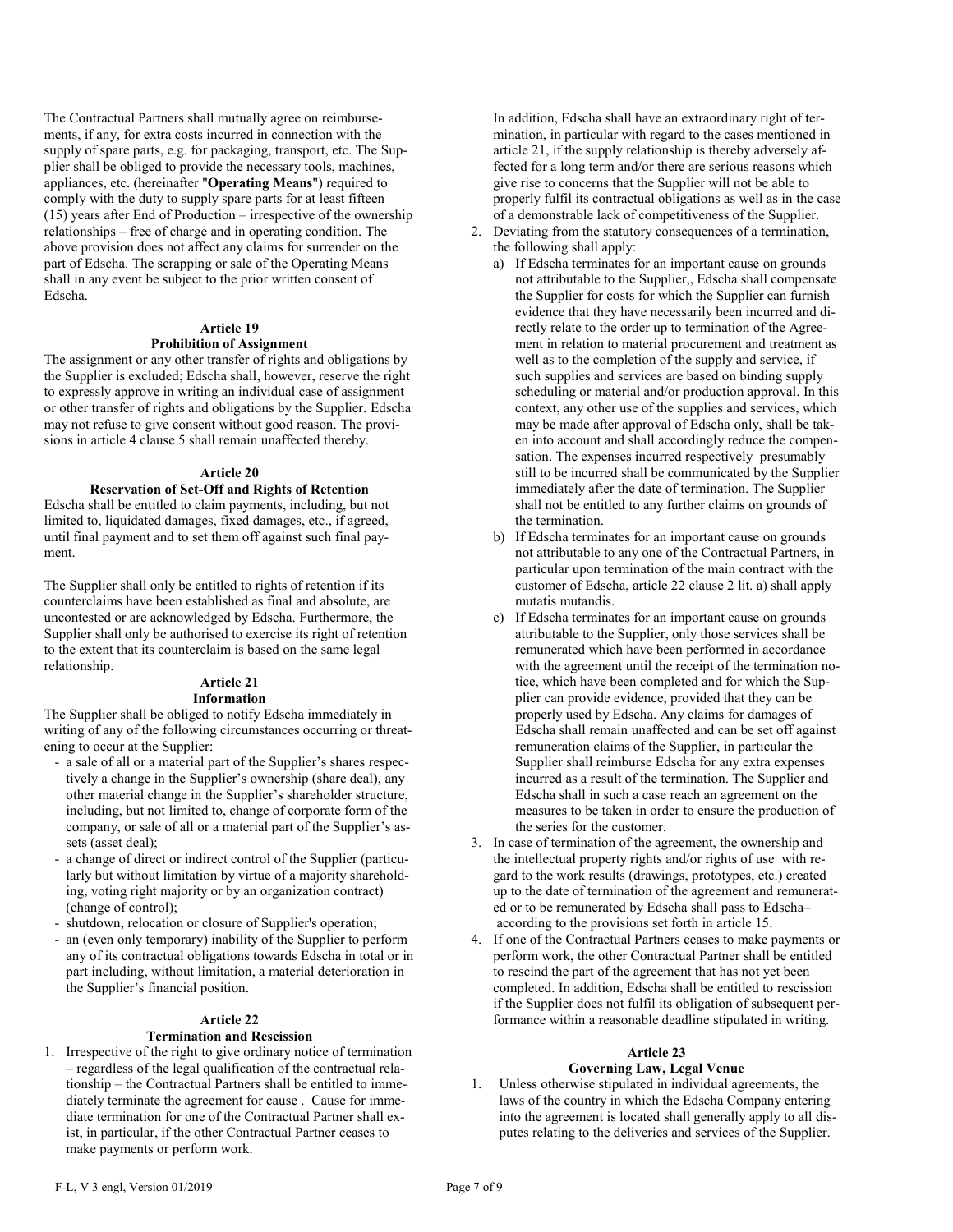- 2. The local legal venue shall be oriented towards the registered offices of the Edscha Company with whom the agreement was concluded, provided that the Supplier is a merchant, legal entity under public law or a separate fund under public law. However, Edscha shall be entitled to pursue legal action against the Supplier at its general legal venue. In such cases, solely the laws of the country in which the Edscha Company files the legal suit shall apply.
- 3. Furthermore, Edscha Companies shall where legally permissible – have the right to pursue legal action against the Supplier and its affiliated companies in the Federal Republic of Germany; in such cases, the laws of the Federal Republic of Germany shall apply.
- 4. In the event that at least one of the Contractual Partners has its registered offices in the People's Republic of China, by way of exception to the above clauses, the following shall apply:

For all disputes arising from and in connection with the deliveries and services of the Supplier, the rules of arbitration of the China International Economic and Trade Arbitration Commission Beijing Headquarters ("CIETAC"), shall apply. The place of arbitration shall be Shanghai, People's Republic of China. The proceedings shall be conducted in the English language. The arbitration tribunal shall comprise 3 (three) arbitrators, whereby each Contractual Partner shall appoint one arbitrator and these two arbitrators shall then jointly appoint a third arbitrator, who shall act as chairman of the arbitration tribunal. Should any Contractual Partner have not appointed an arbitrator within 30 (thirty) days of the receipt of the notice of arbitral proceedings from CIETAC, or the arbitrators have not appointed a chairman after 30 (thirty) days of their nomination, the corresponding arbitrator or chairman will be appointed by the chairman of CIETAC. The arbitral award shall be final and binding on the Contractual Partners. The reasonable costs and expenses (including fees for legal counsel) incurred in connection with the proceedings shall, unless stipulated otherwise by the arbitration court, be borne by the Contractual Partner losing the legal dispute.

- 5. The Contractual Parties agree that the applicability of the United Nations Convention on Contracts for the International Sale of Goods (CISG) dated 11 April 1980 shall be excluded.
- 6. If a claim for damages is filed in a foreign country against Edscha, a customer of Edscha, or an indemnified member of the distribution network on the basis of the allegation that a personal injury and/or damage to property was caused by a product defect (product liability claim), Edscha may also choose to assert a claim for release and complete or partial recourse, or commence legal proceedings, against the Supplier at the legal venue where the product liability claim has been filed. In respect of that claim, the substantive law of the respective legal venue shall apply.
- 7. The Supplier shall not be entitled to cease or delay the performance of deliveries and services while a legal dispute is pending. If the Supplier ceases or delays the fulfilment of the contractual deliveries and services while a legal dispute is pending, the Supplier will be obligated to reimburse for any damage and losses incurred by Edscha due to such cessation or delay.

### **Article24 General Provisions**

1. The Supplier acknowledges and agrees that, pursuant to pertinent data protection laws, Edscha will store data in connection with the contractual relationship for the purpose of data processing.

- 2. The Supplier shall be obliged to take out insurance , in particular, insurance coverage with regard to liability and extended product liability in the appropriate amount and to maintain such insurance during the term of the business relationship with Edscha and shall, at the request of Edscha, provide evidence thereof.
- 3. If any of the provisions of these General Terms and Conditions of Purchase and of the agreements between the Contractual Partners and of any other applicable regulations is or becomes invalid and/or unenforceable, this shall not affect the validity and/or unenforceability of the remaining provisions. The Contractual Partners shall in any such event be deemed to have agreed in lieu of the invalid and/or unenforceable provision a valid one which approximates as closely as possible the economic intent of the invalid and/or unenforceable provision; the Contractual Partners shall undertake to replace the invalid and/or unenforceable provision with a corresponding valid and/or forceable provision. This shall also apply in the event that a contractual gap becomes apparent in the course of implementation of the agreements/provisions agreed between the Contractual Partners.
- 4. Where the substantive content of individual provisions extends beyond the term of the Agreement, such provisions shall also continue to apply subsequent to the end of the Agreement, e.g. article 15 (Intellectual Property Rights), article 16 (Confidentiality).

# **Article 25**

# **Change Documentation**

In comparison with the previous version (Version 04/2011), changes to content were made to the following Articles:

- Article 1clause 1, 2 and 3 changed (Applicable Terms and Conditions);
- Article 2clause 4 and 5 changed (Requests for Quotations and Offers, Orders and Delivery Call-Off);
- Article 3 clause 1 changed (Changes and Price Adjustments)
- Article 4 clause 4 and 7 changed and newly added clause 8 (Payment);
- Article 5 clause 2, 3, 4 and 5 changed (Shipment, Delivery Note, Labelling, Declaration of Origin and Traceability;
- Article 6clause 2 changed (Invoicing);
- Article 8 clause 2 changed (Delay in Delivery / Wrong Delivery and Over Delivery);
- Article 9 clause 1 and 2 changed (Force Majeure);
- Article 10 clause1 and 5 (Acceptance and Transfer of Risk);
- Article 11 changed (Notification of Defects);
- Article 12 clause 1, 2, 3 and 4 changed and previous clause 4, sentence 3 and 4 shifted to clause 5 (Liability for Defects);
- Article 13 clause 1, changed and clause 3 7 newly added (Liability);
- Article 14 clause 3 changed (Subsuppliers)
- Article 15 deleted (Relocation of Production Facility);
- Article 16 deleted (Quality Management and Documentation)
- Article 17 deleted (End-of-Life Vehicles Directive, Environmental Protection, Safety and Protection of Health);
- Article 15 previously Article 18, Article 15 clause 1, 5, 6 lit. c), 6 last para. and 7 changed and clause 9 newly added (Intellectual Property Rights);